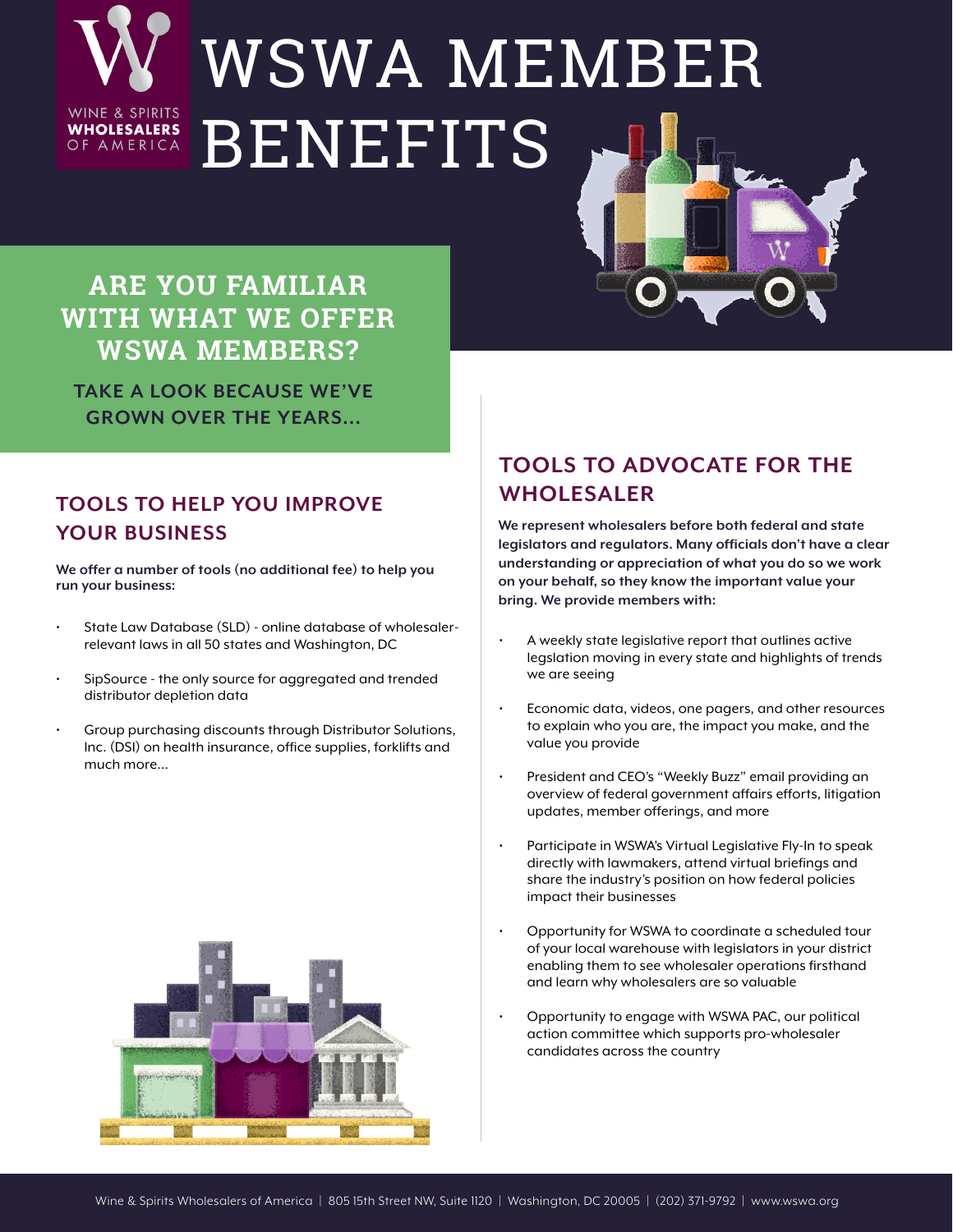## **NEW! 2021 WSWA MEMBER BENEFITS**

#### **NEW TOOLS TO HELP DEVELOP EMPLOYEES**

**Opportunities to engage with industry peers at every level of business development.**

- **• NEW!** WSWA has established member lead Councils and member-appointed task forces for the exchange of knowledge, ideas and to problem solve the pain points that businesses face.
	- E-Commerce Cannabis Drizly Federal Affairs Leadership Development Legal Strategy Operations and IT Public Relationships & Responsibility SipSource State Affairs

Strategic Threats Talent Development & Diversity Women's Leadership

**• NEW!** WSWA has developed four new and exciting virtual programming series to better meet the needs of our members:

**NEW!** WSWA Presents builds programming around timely topics in the wine and spirits industry by positively branding WSWA and its' members by bringing thought leadership to all tiers of our industry.

NEW! Chairman's Spotlight Series provides the platform to present updates about threats, challenges and opportunities to distributors, by providing compelling programming and thought leadership from the highest level of wholesale decision-makers.

**NEW!** WSWA Access seeks to provide expert guidance, resources and best practices to small production wine & spirits brands as they navigate industry challenges and opportunities by providing influential and unique virtual education.

**NEW!** Leadership Development Series provides premier executive education that elevates and empowers the current and next generation of our industry's leaders, executives and members.

**• NEW!** WSWA's Women's Leadership Council launched a pilot mentorship program for women wholesalers in 2020 with strong success. This will be a continued benefit to network and with other peers across membership companies.

#### **NEW TOOLS TO CONNECT WITH BRANDS & SUPPLIERS**

**Opportunities to strengthen your relationship with supplier partners.** 

- **• NEW!** WSWA has created the WSWA Access Advisory Council to bring wholesaler business development experts with supplier brand builders to develop best practices for a route to market guide and dispel the myth of wholesalers only working with large brands.
- **• NEW!** WSWA's Convention & Exposition has been recalibrated for 2021 into a new, digital event focused on positioning WSWA Member Wholesalers as industry thought leaders and providing quality connections between brands and distributors. WSWA is expanding our popular Brand Battle to a tournament-style competition. Judging panels will be made up of WSWA distributors and focus on individual product categories including Tequila, Whiskey/Bourbon, Ready to Drink, Wines and more - all culminating in a final Battle of the Brands later this Fall!

#### **NEW TOOLS TO ADVOCATE FOR THE WHOLESALER**

**We offer a number of resources for our members to be better advocates for themselves and this year we're adding two powerful tools that can better help your team navigate legislative and regulatory challenges.**

- **• NEW!** Project 21: An Alcohol Industry Alliance is a grassroots advocacy network to amplify wholesaler employee voices as a force multiplier across the country. Project 21 is on a mission to bring the 21st Amendment into the 21st Century and take action on issues impacting the wholesaler at the state, local and federal level.
- **• NEW!** Access to FOCUS: A legislative and regulatory state tracking database of bills impacting wholesalers and weekly written reports authored by state tracking experts for members to utilize with complimentary access and training.